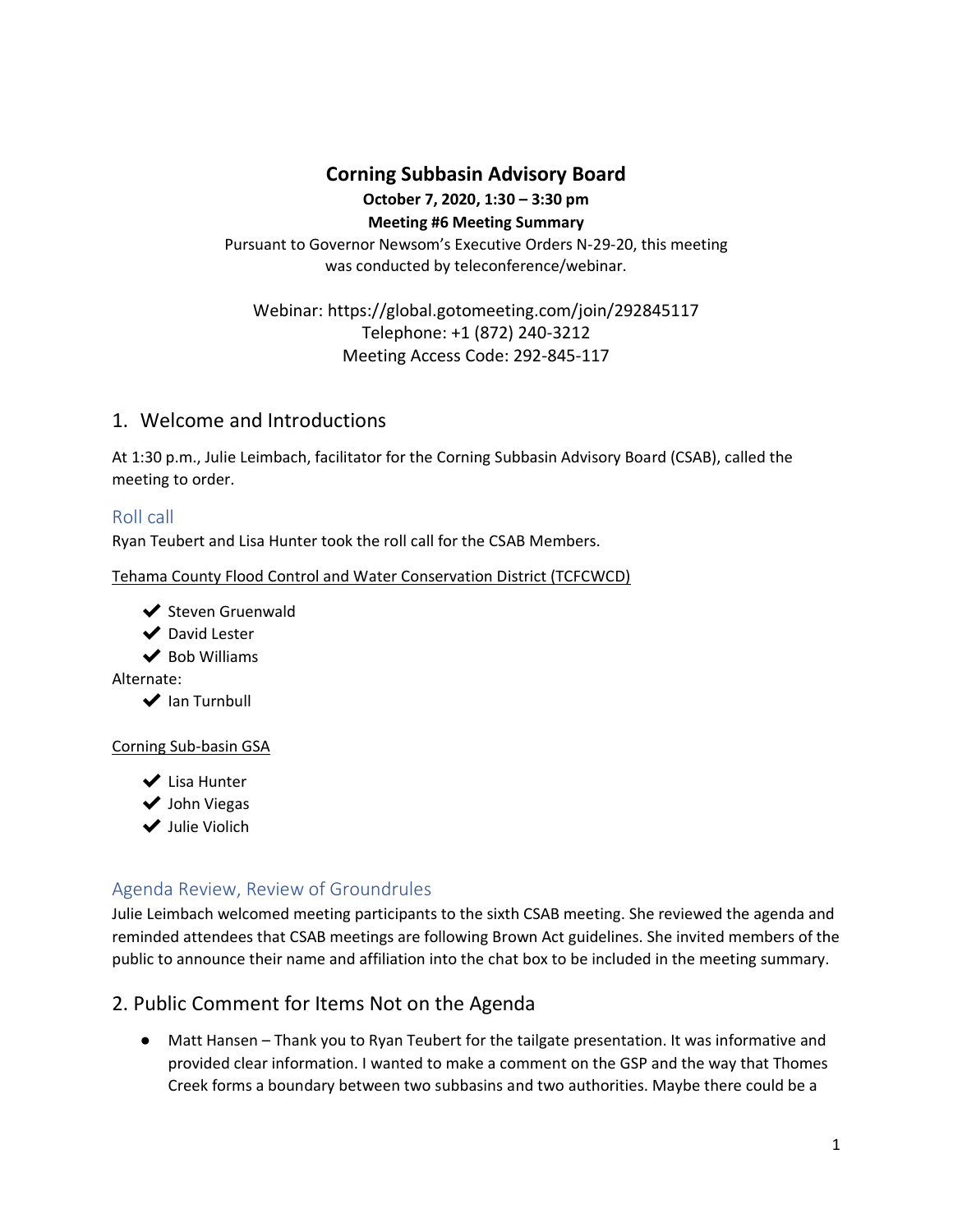boundary adjustment in the Plans? I can foresee problems with management of water by different GSAs on the different sides of the creek.

# 3. Action Item: Approval of the Meeting Summary

Bob Williams made the motion: *The CSAB approves the CSAB September Meeting Summary*. David Lester seconded the motion. Ms. Leimbach opened discussion on this motion. Hearing no comments from CSAB board members, she called a vote.

Roll call vote:

Tehama County Flood Control and Water Conservation District (TCFCWCD)

● David Lester – Aye

- $\bullet$  Ian Turnbull Aye
- Bob Williams Aye

Corning Sub-basin GSA

- $\bullet$  Lisa Hunter Aye
- John Viegas Aye
- Julia Violich Aye

The Board unanimously approved the motion with a 6-0 vote.

## 4. GSA Updates

Ryan Teubert and Lisa Hunter reported out to the CSAB on the Tehama County GSA and Corning Subbasin GSA, respectively.

Tehama County GSA

- The Tehama County Board of Supervisors approved removal of seawater intrusion from consideration of sustainability indicators for the GSP.
- At a Groundwater Commission meeting, we approved the groundwater sustainability goal description. They recommended in the second sentence after "support", to add "of the public". Ryan read the proposed revised statement. The GSA will be taking the recommendation to the Tehama County Board of Supervisors in November 2020.
- Tehama County GSA is conducting outreach.
	- o October 6, Ryan Teubert conducted an event at Thomes Creek.
	- o Thursday, October 8, Tehama County GSA will host an outreach GSP webinar event to give an overview of GSA and GSP development including information on the Corning Subbasin.

Corning Sub-basin GSA

- In July, the GSA approved the recommendation to use C2VSIM FG groundwater model for development of the GSP.
- In September, the GSA approved removal of the seawater intrusion from the list of applicable sustainability indicators for the GSP and approved the CSAB proposed Sustainability Goal as written.
- In November, the GSA will consider approval of the proposed revised sustainability goal.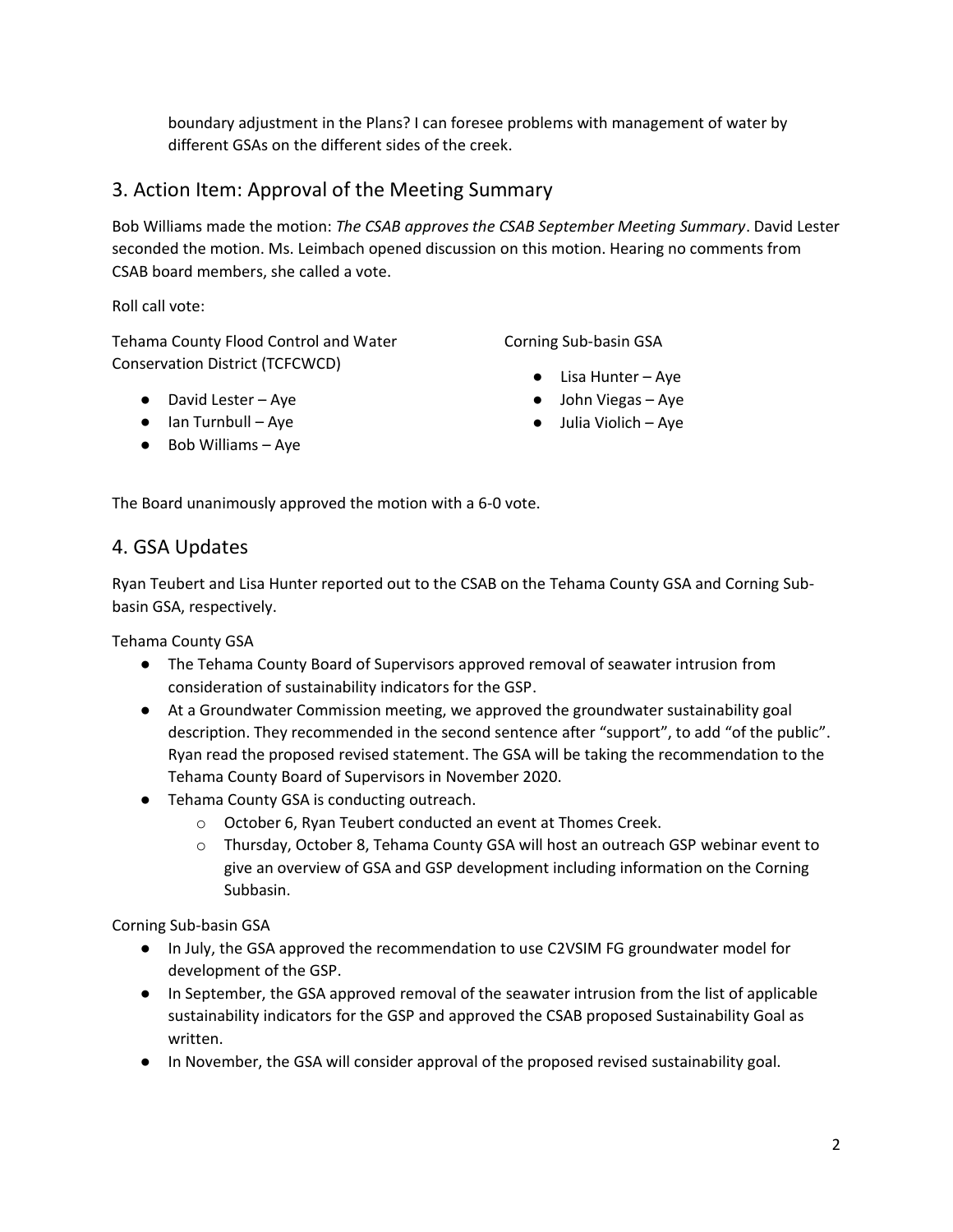- The GSA is preparing a well permit application for a new monitoring well to be installed with DWR Technical Support Services (TSS) funds. Hopefully, the well will be installed before the end of the year.
- A DWR Facilitation Support Services (FSS) grant application was approved by DWR for the Corning Subbasin. The grant will fund Consensus Building Institute (CBI) to lead additional tribal outreach, focused meetings and workshops (in-person or virtual), interbasin coordination and support for developing outreach materials.

# 5. Status Update on GSP Technical Work and GSP Sections Development

### 6-months Progress Check-in

Lisa Porta reviewed the technical work and the GSP Sections development (See slide 3).

#### Expectations for GSP Sections Review

She reviewed the GSP Section review process and described that the intent of the schedule is to condense periods of receiving comments on GSP sections. Solicitation of feedback is for comments on content rather than on grammar; please focus on subject matter.

The schedule for GSP section reviews includes roughly 2 sections per month through December 2020 and then again in March, May, and July 2021 (See slide 5).

#### Discussion and Feedback from CSAB

● There were no comments at this time.

# 6. Chronic Lowering of Groundwater Levels SMC – Discussion #2

This presentation is a continued discussion from CSAB meeting #5. The purpose of this discussion is to develop initial Sustainable Management Criteria (SMC) to identify necessary projects and management actions and then conduct the modeling analysis. The GSAs have 20 years to fine-tune the SMC, including measurable objectives and minimum thresholds. The GSA may consider implementing projects and management actions to prevent unsustainable conditions from occurring in the Subbasin.

Lisa Porta recapped the steps to develop the groundwater level SMCs, which she will go through in today's presentation and discussion (see slide 8).

#### *1. Review Significant and Unreasonable Conditions Statement*

Lisa Porta requested feedback from the CSAB on the three options for significant and unreasonable statements:

- Julia Violich
	- $\circ$  The first option is hard to comprehend. I dont like using the term "in wells" as it is too narrow. Prefer to use "in the Subbasin" as it is more encompassing.
	- $\circ$  The third option is ambiguous about the financial burden. I prefer the second option as it is more specific about what the burden would entail.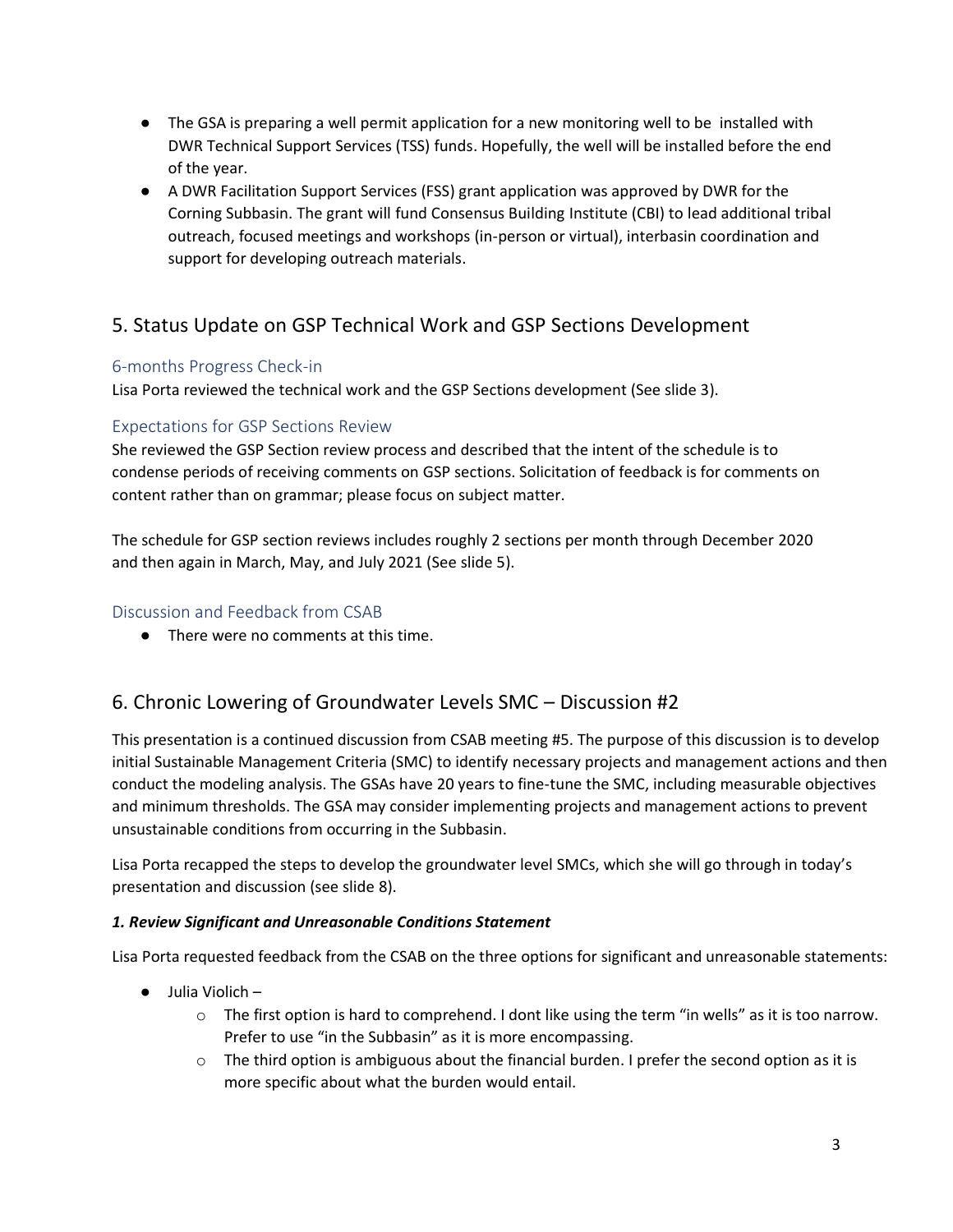- David Lester Tehama County GSA prefers the second option. The option needs to address the financial burden which is driven by the insufficient water supply. Noted that farming is not profitable if the farmers can't afford the cost of water.
- Ryan Teubert Recommend only considering costs and users for domestic wells that are not overly shallow or old. Don't want to manage the basin to a few unsustainable wells. When we are talking about an average cost for well replacement, it can be quite expensive.

Lisa Porta said they will use this input in the draft groundwater level subsections for the Sustainable Management Criteria GSP Section and then the CSAB will have an opportunity to review the draft section.

### *2. Setting Minimum Thresholds (MTs)*

Lisa Porta described that it is helpful to start with a subset of wells and use those key wells to look at potential unsustainable practices, such as chronic lowering of water levels causing domestic wells to go dry. We initially focused on the shallowest wells for protection of shallow domestic well users, but we can use a representative approach for setting SMC for the deeper wells too.

The technical team reviewed Allan Fulton's approach to analyzing impacts of declining water levels on other well users. This method was developed in conjunction with the Glenn County Water Advisory Committee during the 2014 timeframe. The technical team took a similar approach to review potential minimum thresholds and measurable objectives for water levels in the Subbasin. Lisa Porta described the following approach:

- Selected key wells previously used in County groundwater management plans.
- Identified locations of 15 key wells in the shallow portion of the aquifer screened by most domestic wells
- Identified locations of domestic wells in the basin, excluding wells older than 30 years old and added a 25 foot safety factor to the depth to account for pump installation, screen interval, and drawdown.
- Reviewed potential statistical methods for establishing MTs
- Shared how potential methods looked for a few well hydrographs and how those potential MTs compared to domestic well depths. (see slides 21-26)
	- o Comparison of results from different methods for minimum thresholds
	- $\circ$  Of the minimum threshold options considered, the most protective of domestic water wells would be using the minimum water levels from 2012.
	- o The linear trend of fall minimum water level observations results in greater than 20% of domestic wells in most locations running dry by 2042.
- DWR reported locations of dry wells in the subbasin starting in 2014 (see slide 26).
	- $\circ$  The locations for dry wells reflect the areas that the analysis forecast for domestic wells going dry.

Lisa Porta summarized the options for Minimum Thresholds (see slide 27).

- Annual minimum groundwater levels are close to levels we are estimating could lead to 10-20% of wells in a given area going dry.
- Recommend setting minimum thresholds at no lower than recent minimum levels to minimize impacts to domestic users.
- Likely need to implement projects and management actions to stabilize or increase groundwater levels.
	- o Greater use of surface water instead of groundwater could help water levels recover.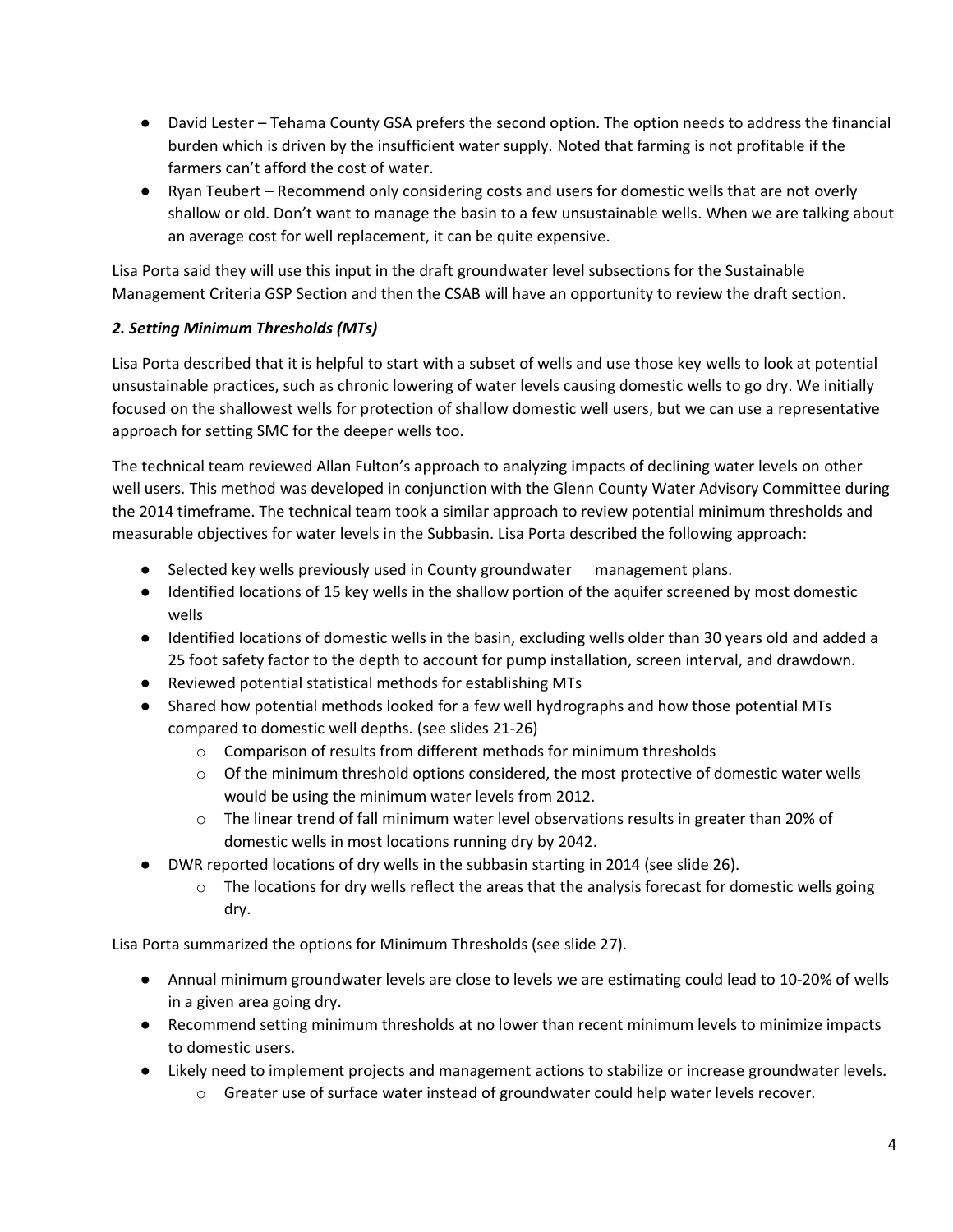## CSAB Staff and Board Comments

- Ryan Teubert Does slide 15 from the BMO analysis show wells being totally dry or seasonally dry?
	- $\circ$  Lisa Porta The Glenn County BMO analysis shows a linear trend of fall water levels. The levels fluctuate so at some times of the year in the fall water levels may dip below bottoms of the wells but at other times in the spring they probably have water.
- Ian Turnbull There was a severe drought in the 70's, I would suggest you take the data analysis back to include the end of that drought. There are many small communities out here that have wells older than 1990. You are not going to get a feel for the kind of effect on domestic users and older agricultural wells by excluding older data.
	- $\circ$  Lisa Porta Do you think if we use the older data, would the percent of dry wells be looking better or grimmer.
	- $\circ$  Ian Turnbull Grimmer. But either way, including that dataset would enable us to make a better decision.
	- $\circ$  Lisa Porta In the 70's groundwater levels were a lot higher than they are today. The groundwater would have to rise 40-50 feet to meet the 70's groundwater levels. There may not be enough projects to get back up to that groundwater level.
	- $\circ$  Ian Turnbull I think that the more information we have, the better and more reliable.

#### *3. Set Measurable Objectives*

Lisa Porta continued her presentation on Chronic Lowering of Groundwater Levels with step 3: Set Measurable Objectives.

Provide Input on Proposed Approaches for Setting Minimum Thresholds and Measurable Objectives Julie Leimbach read some potential questions to solicit feedback on the MT and MO levels and approach.

- Are current water levels protective of beneficial users in the Subbasin?
- Do we need to stop groundwater levels from declining at today's levels?
- What is a good goal for what levels to return to in the future if we could implement appropriate projects and management actions?

### Staff Comments

- Ryan Teubert We had talked at the staff level about evaluating the 10% of shallow domestic wells and identifying their locations. If they are really old, it might be better to replace those old wells rather than base our minimum thresholds on them.
	- $\circ$  Lisa Porta The presentation is showing the same set of key wells and analyzing them. The story here is what are the water levels now and do we think that water levels are dropping too much or do we need to recover them above today's levels? At this stage, we are not going to identify every well and its construction. We are looking at the general conditions in the basin and consider whether we want the levels to stay the same or rise above todays' levels to be more protective of all beneficial users. Identifying aging and unreliable wells could be part of a future project or management action to consider.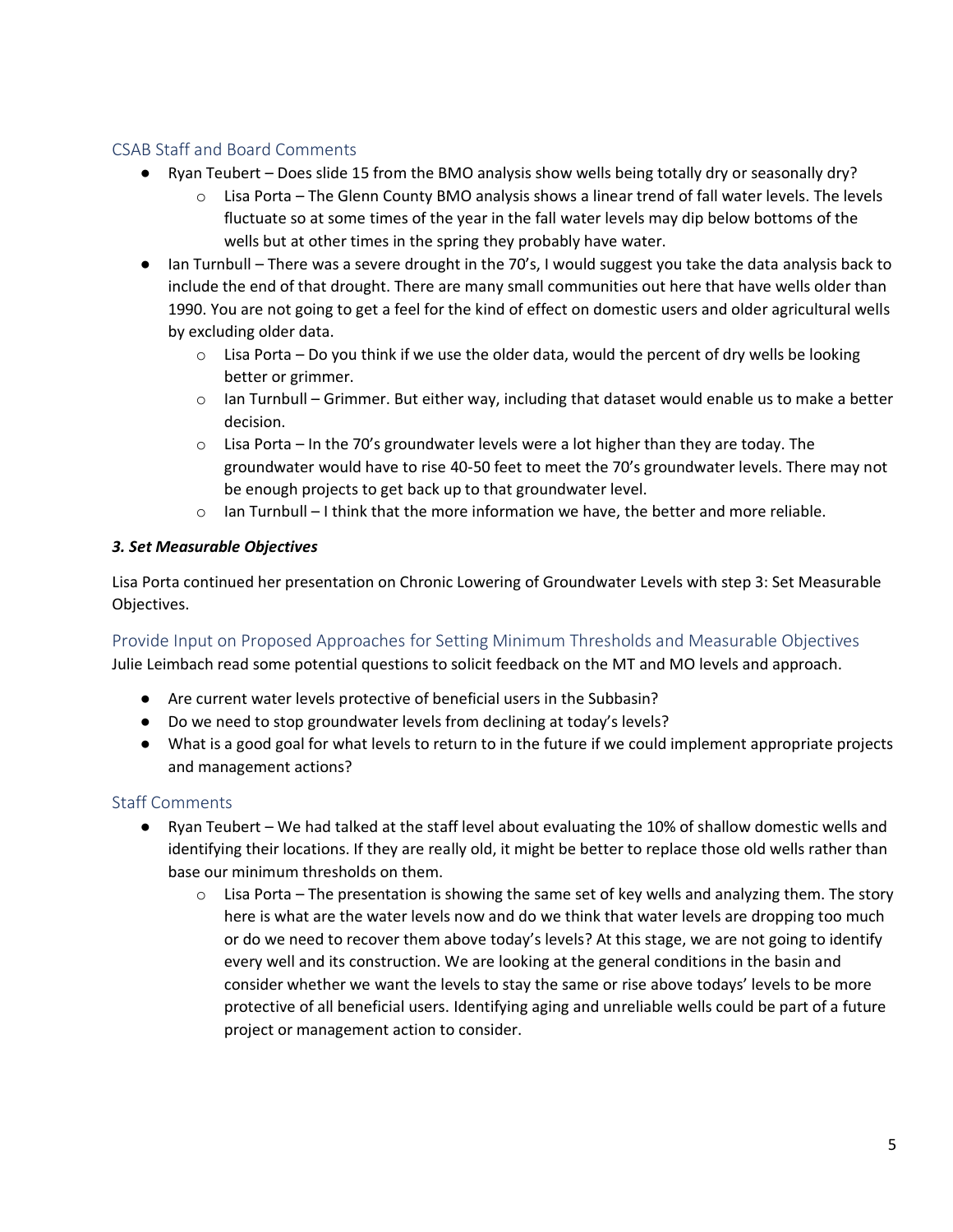#### CSAB Comments

- David Lester Just to manage to maintain the groundwater levels, we are going to have to have some major projects and management actions.
	- $\circ$  Lisa Porta If 2012 levels seem like they are the most protective, they also might be unattainable. Would you like to set the MT for groundwater lower and more attainable. There may be some projects that are not too drastic. A project could be to identify the depth and location of shallow wells and identify what could be done for mitigation.
- Ryan Teubert Concerned that if we set a level too high that even with a reasonable list of projects and management actions we will not be able to to maintain that groundwater level.
	- o Lisa Porta The measurable objective could be the groundwater level in fall 2012.
		- Ryan Teubert  $-$  is that going to pass muster?
		- Lisa Porta I would like to show undesirable results to show you how that plays out and we can close out the process for establishing water level SMC. She summarized that it is alright for minimum thresholds to exceed a percentage of wells each year, or over multiple years, without being considered "unsustainable".
- Board members Discussed and suggested that maintaining the groundwater level at the current level would be a reasonable level to start out rather than setting an unachievable objective.

#### *4. Determine Undesirable Results Statement*

Lisa Porta continued her presentation with examples of Undesirable Results that refer to representative monitoring points. The GSA can include policy caveats that qualify the Undesirable Results to allow flexibility (see slide 36).

- Ryan Teubert How many RMP wells are there going to be? Is it the 15 key wells? Want to make sure that there is a sufficient number of wells so that having 2 wells exceed the minimum threshold isn't going to be an undesirable result.
- Lisa Porta: There are currently 99 CASGEM wells monitored in the Subbasin and we are adding a few additional wells and removing redundant wells so that the GSA will likely end up with 50 – 70 wells where SMC could be established. The Subbasin may have many wells exceeding minimum thresholds in near term, just need to make sure that these problem areas are addressed with projects and management actions and that water levels are above minimum thresholds by 2042.

#### Discussion and Feedback from Staff, CSAB, and Public

#### **Staff**

- Ryan Teubert We are obviously going to have to set the thresholds and objectives soon. But want to make sure we can adjust them 5 years down the road.
- Lisa Porta Yes SGMA allows you to revisit these through 2042.

#### CSAB

● David Lester - That is encouraging we can revisit and possibly change in the future. We need to make sure we are going to have time to do the projects we need to do.

#### Public Comment

● Jake Sahl, The Nature Conservancy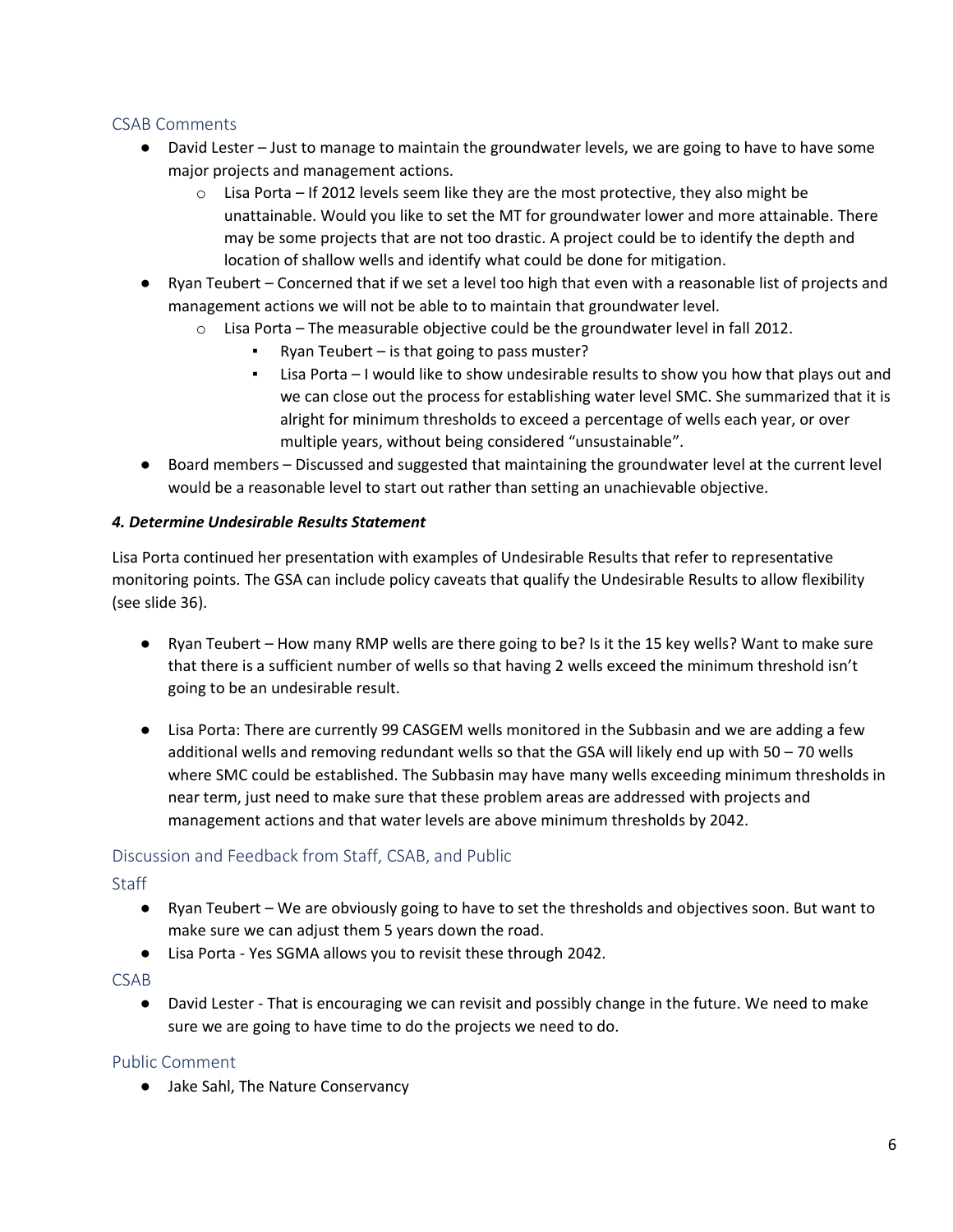- $\circ$  How will Groundwater Dependent Ecosystems (GDEs) factor into your thinking about setting minimum thresholds?
	- Lisa Porta This will be a topic at a future meeting. This is the water level sustainable management criteria. We will be looking at the GDE criteria soon. We need to finish the groundwater model update to help develop these.
- Matt Hansen, Member of the Public Pointed out that there is concern about domestic wells going dry in the Rancho Tehama in the area of Thomes Creek in Tehama County. A lot of wells in this community were installed at the same time. It seems likely that many wells may fail at once if groundwater levels continue to decline. For example, my groundwater sits at 150 feet and my domestic well pump is set at 240 feet. Static groundwater level drops to 200 feet when I turn on my pump. If the static water level goes below 200 feet my pump will likely fail. Recommend that more research is done in western Tehama County in the Rancho Tehama, Thomes Creek area. There is currently little water level monitoring in this area by DWR. Would like to see this area as a candidate for a new water level monitoring location and potentially a multi-completion well so that these thresholds could be set with some more confidence. Recommend planning project and management mitigation measures now. We know that groundwater level is falling. We didn't have a lot of agricultural pumping in the 70's and the land use was entirely different. Mr. Lester's point is well taken.
	- $\circ$  Lisa Porta I thought I heard from the Board that they don't want to go below the current groundwater levels. You describe a water level monitoring data gap that will be included in the GSP.
- Ryan Teubert DWR did get through the first round of applications for adding groundwater level monitoring wells. DWR has identified Corning and Red Bluff Subbasins as potential locations for multicompletion wells.
	- $\circ$  Matt Hansen Appreciate what Ryan said about the potential locations for new multicompletion wells.
- Lisa Porta In answer to Matt Hansen's earlier comment about the GSA boundaries and Thomes Creek, though DWR has identified two different subbasins on either side of Thomes Creek, the same GSA is managing both the subbasins. There is also interbasin coordination between GSAs. We will not be able to modify this boundary at this point, but we can make sure that MTs and MOs are similar on both sides of the Creek.

# 7. Start Discussion on Potential Projects and Management Actions

# Geographic distribution of potential projects and general thoughts on Management Actions

Lisa Porta reviewed potential project ideas (see slide 36). Projects and management actions were referenced in various published groundwater and agricultural management plans, scientific studies, public presentations, etc. Ideas in the past for the Subbasin include groundwater recharge using unused surface water allocation, retrofits to use surface water for drip irrigation, flood control/gw recharge projects, levee setback/restoration projects that increase groundwater recharge, urban water efficiency, and deepening of domestic wells.

### Discussion and feedback from Staff, CSAB, and Public

● Ryan Teubert – Recommends reviewing the groundwater recharge report. There may be some areas that were identified for groundwater recharge using surface water. Winter flood flows could be put into the Corning Canal to recharge shallow groundwater basins.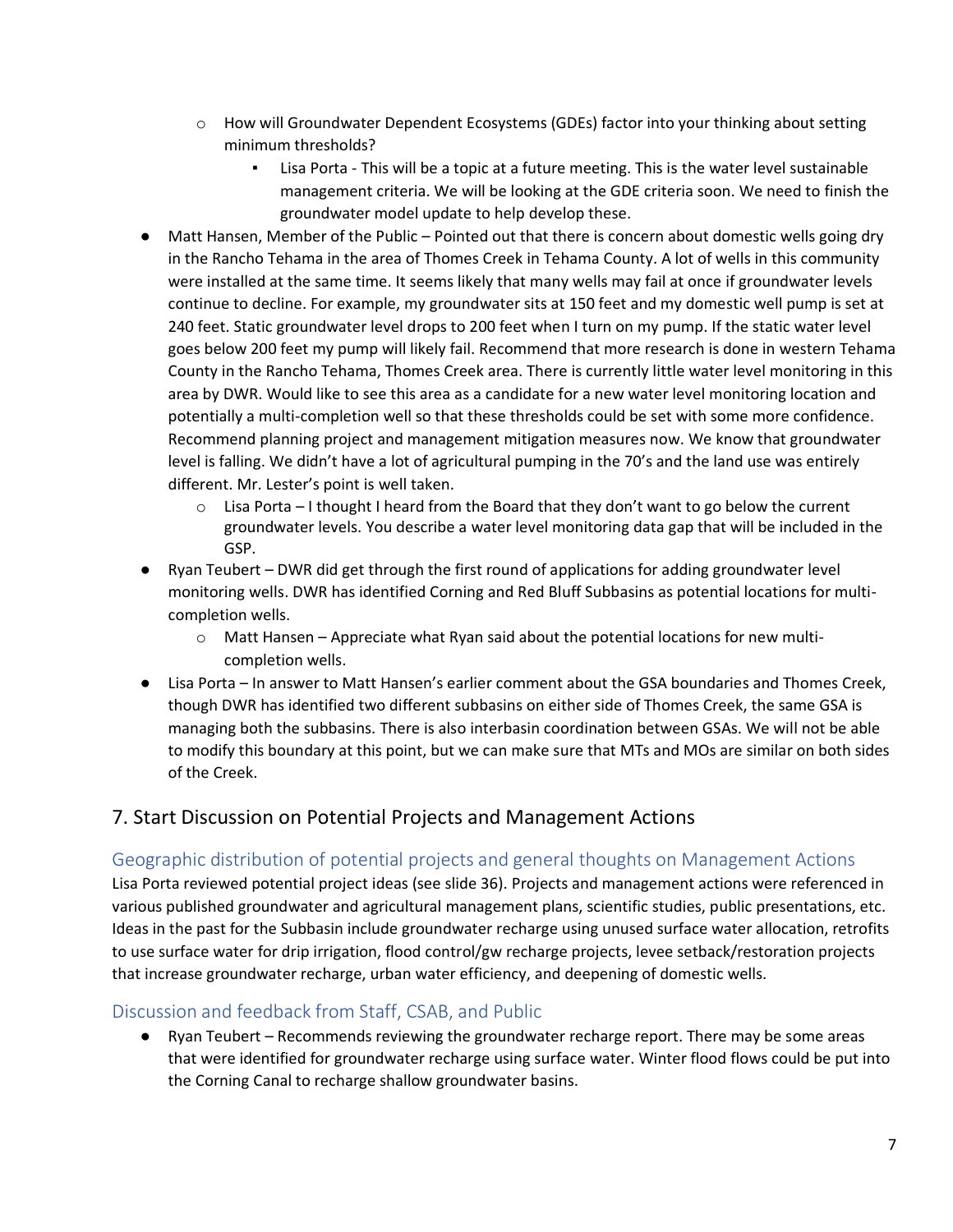- $\circ$  Lisa Porta that is kind of encompassed in project idea #3 and is tied to flood control and groundwater recharge.
- David Lester Recommends picking up winter water flowing from the east side into the Corning Canal and conveying it down the westside. The USBR does not allow for easy transfer of water in this portion of the valley. If we can't utilize the available surface water for recharge water then what good is it? The City of Corning wastewater treatment plant discharges 1,000 gallons/minute of water to the Sacramento River. It is clean and treated water. There are 40 acres of parks that could be irrigated with this treated water rather than pumping groundwater. Besides financing there are a lot of bureaucratic restrictions in this area that impede projects.
	- o Lisa Porta I think that getting these projects published in the GSP will help put pressure on USBR, DWR, Counties, Cities to implement projects and management actions that allows the subbasin to be sustainable. Lots of other subbasins have these same issues. GSPs may create the pressure needed to get the issues to be addressed. City of Corning urban water use efficiency is on our list, but good to get these specific ideas.
	- $\circ$  This wastewater treatment idea is related to the urban water efficiency ideas encompassed by project idea #5.
- Ryan Teubert If these projects are identified in the GSP, that allows the GSAs to push on DWR.
- Ian Turnbull Recommends reviewing the 2010 Brown & Caldwell study on recharge in the south Subbasin using surface water recharge. They found it was prohibitively expensive due to bureaucratic charges rather than cost to recharge water. This backs up what David Lester is saying. In addition, when you get in the southern part of the subbasin around the Stony Creek fan, the results showed that you could recharge but the water flowed right back into the Sacramento River.
- John Viegas I concur with David Lester and Ian Turnbull. I am familiar with the Orland Water Users' ongoing negotiations with USBR. How do we get the federal government involved to support us to get the water we need for sustainable groundwater management?

### Public Comment

● There was no public comment at this time.

# 7. Next Steps

### Action Items

Lisa Porta reviewed action items for the next CSAB meeting: November 4, 2020. Next month will give an update on model revisions. Will return to water budgets and future water use projections with climate change assumptions.

# 8. Adjourn

Julie Leimbach thanked Lisa Porta, CSAB members, and the public for participating in this great discussion and adjourned the meeting at 3:30 PM.

# Meeting Participants

CSAB Members

- Lisa Hunter, Corning Sub-basin GSA
- Julia Violich, Corning Sub-basin GSA